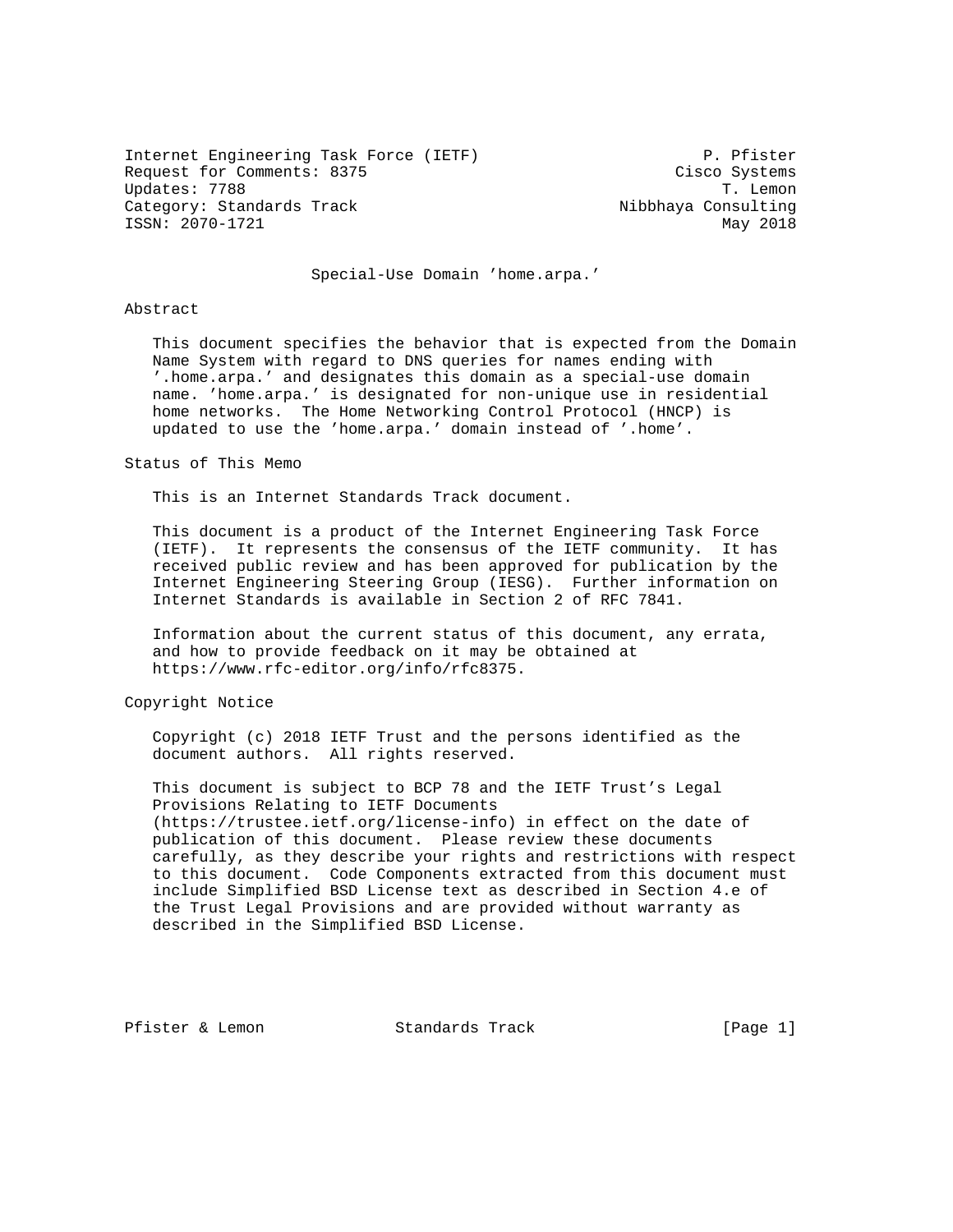Table of Contents

| 2.             | 4                                                 |
|----------------|---------------------------------------------------|
|                |                                                   |
| $4$ .          | Domain Name Reservation Considerations<br>4       |
| 5.             | Updates to Home Networking Control Protocol<br>7  |
|                |                                                   |
| $6.1$ .        |                                                   |
|                | 8                                                 |
|                | 6.3. Bypassing Manually Configured Resolvers<br>9 |
|                | 7. Delegation of 'home.arpa.'<br>9                |
| 8              | 9                                                 |
| 9 <sub>1</sub> | 10                                                |
| 9 1            | Normative References<br>1 O                       |
|                | Informative References<br>9.2.<br>10              |
|                | 12                                                |
|                | Authors' Addresses<br>12.                         |

Pfister & Lemon Standards Track [Page 2]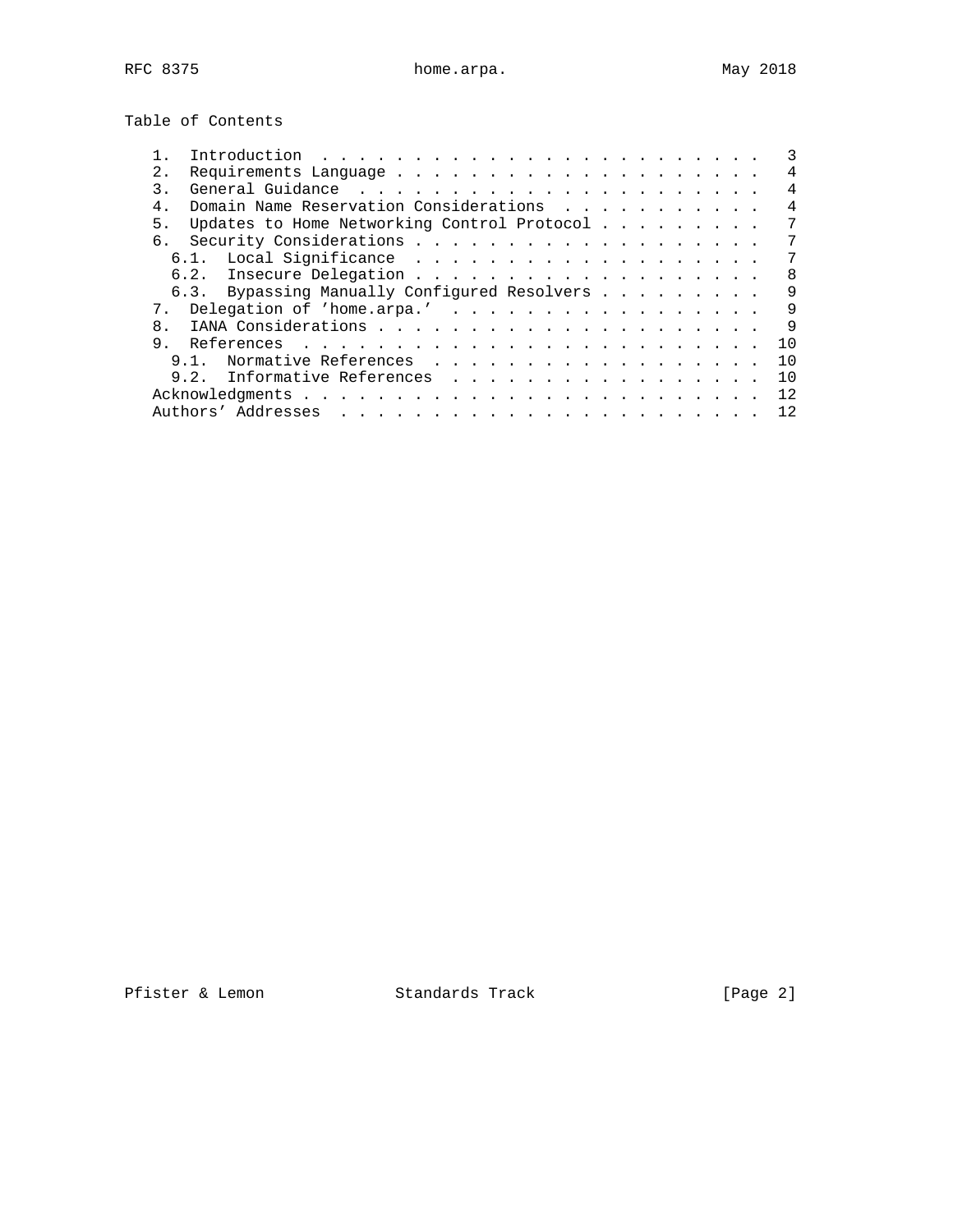# 1. Introduction

 Users and devices within a home network (hereafter referred to as "homenet") require devices and services to be identified by names that are unique within the boundaries of the homenet [RFC7368]. The naming mechanism needs to function without configuration from the user. While it may be possible for a name to be delegated by an ISP, homenets must also function in the absence of such a delegation. This document reserves the name 'home.arpa.' to serve as the default name for this purpose, with a scope limited to each individual homenet.

 This document corrects an error in [RFC7788] by replacing '.home' with 'home.arpa.' as the default domain name for homenets. '.home' was selected as the most user-friendly option; however, there are existing uses of '.home' that may be in conflict with this use. Evidence indicates that '.home' queries frequently leak out and reach the root name servers [ICANN1] [ICANN2].

 In addition, for compatibility with DNSSEC (see Section 6), it's necessary that an insecure delegation (see Section 4.3 of [RFC4035]) be present for the name. There is an existing process for allocating names under '.arpa.' [RFC3172]. No such process is available for requesting a similar delegation in the root at the request of the IETF, which does not administer that zone. As a result, all unregistered uses of '.home' (that is, all current uses at the time of this document's publication), particularly as specified in [RFC7788], are deprecated.

 This document registers the domain 'home.arpa.' as a special-use domain name [RFC6761] and specifies the behavior that is expected from the Domain Name System with regard to DNS queries for names whose rightmost non-terminal labels are 'home.arpa.'. Queries for names ending with '.home.arpa.' are of local significance within the scope of a homenet, meaning that identical queries will result in different results from one homenet to another. In other words, a name ending in '.home.arpa.' is not globally unique.

 Although this document makes specific reference to [RFC7788], it is not intended that the use of 'home.arpa.' be restricted solely to networks where HNCP is deployed. Rather, 'home.arpa.' is intended to be the correct domain for uses like the one described for '.home' in [RFC7788]: local name service in residential homenets.

Pfister & Lemon Standards Track [Page 3]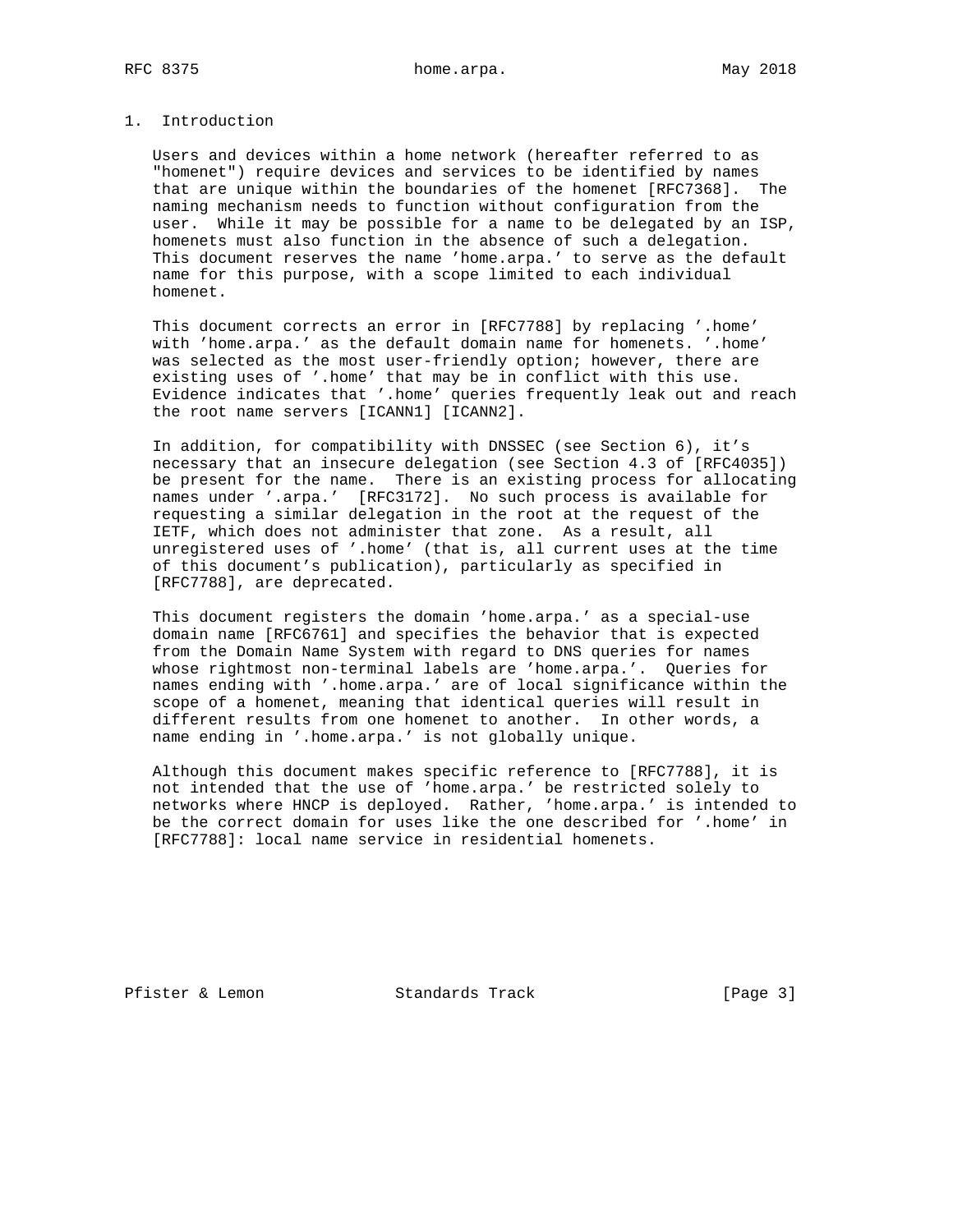## 2. Requirements Language

 The key words "MUST", "MUST NOT", "REQUIRED", "SHALL", "SHALL NOT", "SHOULD", "SHOULD NOT", "RECOMMENDED", "NOT RECOMMENDED", "MAY", and "OPTIONAL" in this document are to be interpreted as described in BCP 14 [RFC2119] [RFC8174] when, and only when, they appear in all capitals, as shown here.

# 3. General Guidance

 The domain name 'home.arpa.' is to be used for naming within residential homenets. Names ending with '.home.arpa.' reference a zone that is served locally, the contents of which are unique only to a particular homenet and are not globally unique. Such names refer to nodes and/or services that are located within a homenet (e.g., a printer or a toaster).

 DNS queries for names ending with '.home.arpa.' are resolved using local resolvers on the homenet. Such queries MUST NOT be recursively forwarded to servers outside the logical boundaries of the homenet.

 Some service discovery user interfaces that are expected to be used on homenets conceal information such as domain names from end users. However, in some cases, it is still expected that users will need to see, remember, and even type names ending with '.home.arpa.'. The Homenet Working Group hopes that this name will in some way indicate to as many readers as possible that such domain names are referring to devices in the home, but we recognize that it is an imperfect solution.

## 4. Domain Name Reservation Considerations

 This section specifies considerations for systems involved in domain name resolution when resolving queries for names ending with '.home.arpa.'. Each item in this section addresses some aspect of the DNS or the process of resolving domain names that would be affected by this special-use allocation. Detailed explanations of these items can be found in Section 5 of [RFC6761]. Although the term 'homenet' in [RFC7788] refers to home networks that implement a particular set of features, in this document the term is used to mean any home network, regardless of the set of features it implements.

 1. Users can use names ending with '.home.arpa.' just as they would use any other domain name. The 'home.arpa.' name is chosen to be readily recognized by users as signifying that the name is addressing a service on the homenet to which the user's device is connected.

Pfister & Lemon Standards Track [Page 4]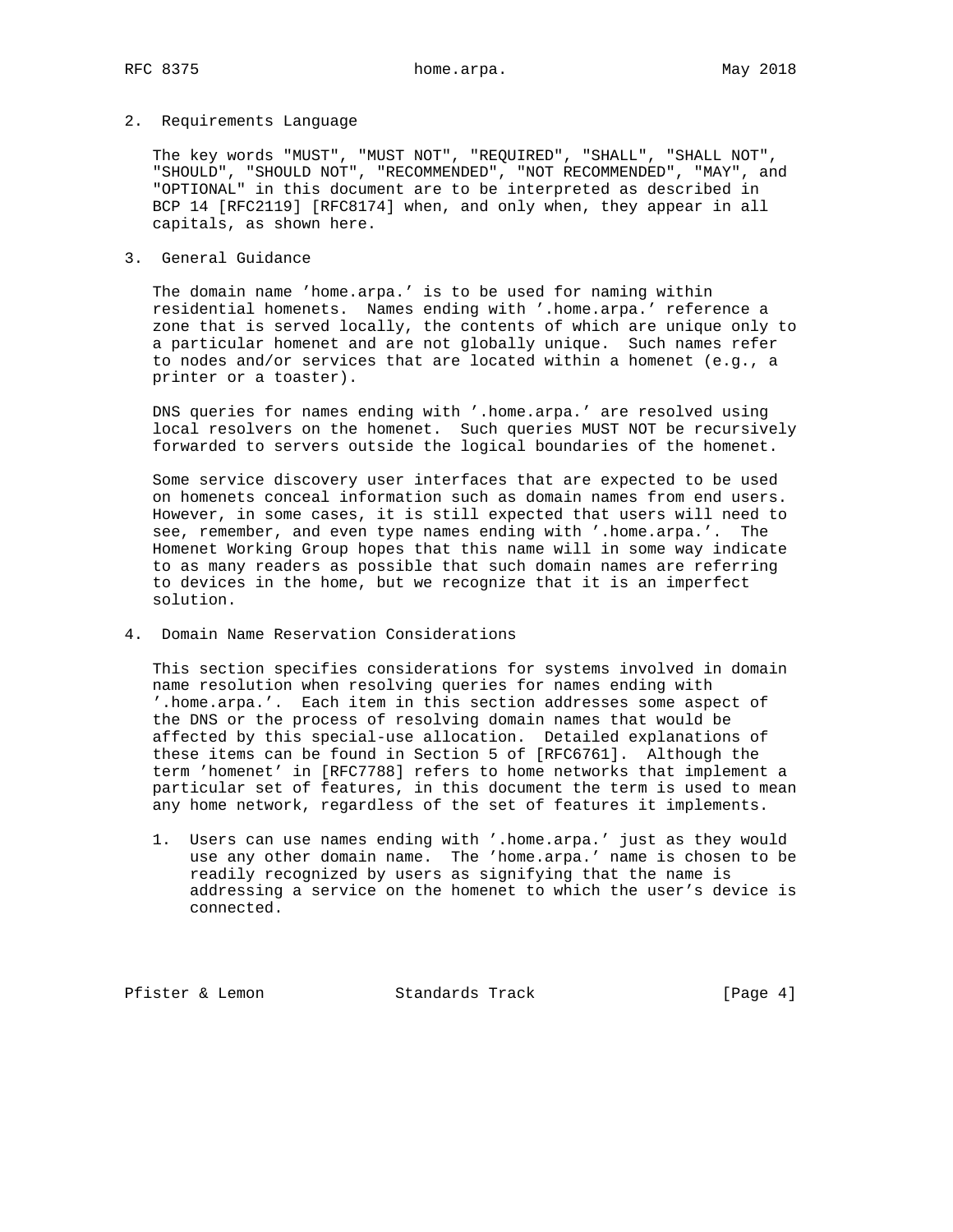RFC 8375 home.arpa. home.arpa. May 2018

- 2. Application software SHOULD NOT treat names ending in '.home.arpa.' differently than other names. In particular, there is no basis for trusting names that are subdomains of 'home.arpa.' (see Section 6).
- 3. Name resolution APIs and libraries MUST NOT recognize names that end in '.home.arpa.' as special and MUST NOT treat them as having special significance, except that it may be necessary that such APIs not bypass the locally configured recursive resolvers.

 One or more IP addresses for recursive DNS servers will usually be supplied to the client through router advertisements or DHCP. For an administrative domain that uses subdomains of 'home.arpa.', such as a homenet, the recursive resolvers provided by that domain will be able to answer queries for subdomains of 'home.arpa.'; other resolvers will not, or they will provide answers that are not correct within that administrative domain.

 A host that is configured to use a resolver other than one that has been provided by the local network may be unable to resolve, or may receive incorrect results for, subdomains of 'home.arpa.'. In order to avoid this, it is permissible that hosts use the resolvers that are locally provided for resolving 'home.arpa.', even when they are configured to use other resolvers.

- 4. There are three considerations for recursive resolvers that follow this specification:
	- A. Recursive resolvers at sites using 'home.arpa.' MUST transparently support DNSSEC queries: queries for DNSSEC records and queries with the DNSSEC OK (DO) bit set (see Section 3.2.1 of [RFC4035]). While validation is not required, it is strongly encouraged: a caching recursive resolver that does not validate answers that can be validated may cache invalid data. This, in turn, will prevent validating stub resolvers from successfully validating answers.
	- B. Unless configured otherwise, recursive resolvers and DNS proxies MUST behave as described in Section 3 of the Locally Served Zones document [RFC6303]. That is, queries for 'home.arpa.' and subdomains of 'home.arpa.' MUST NOT be forwarded, with one important exception: a query for a DS record with the DO bit set MUST return the correct answer for that question, including correct information in the authority section that proves that the record is nonexistent.

Pfister & Lemon Standards Track [Page 5]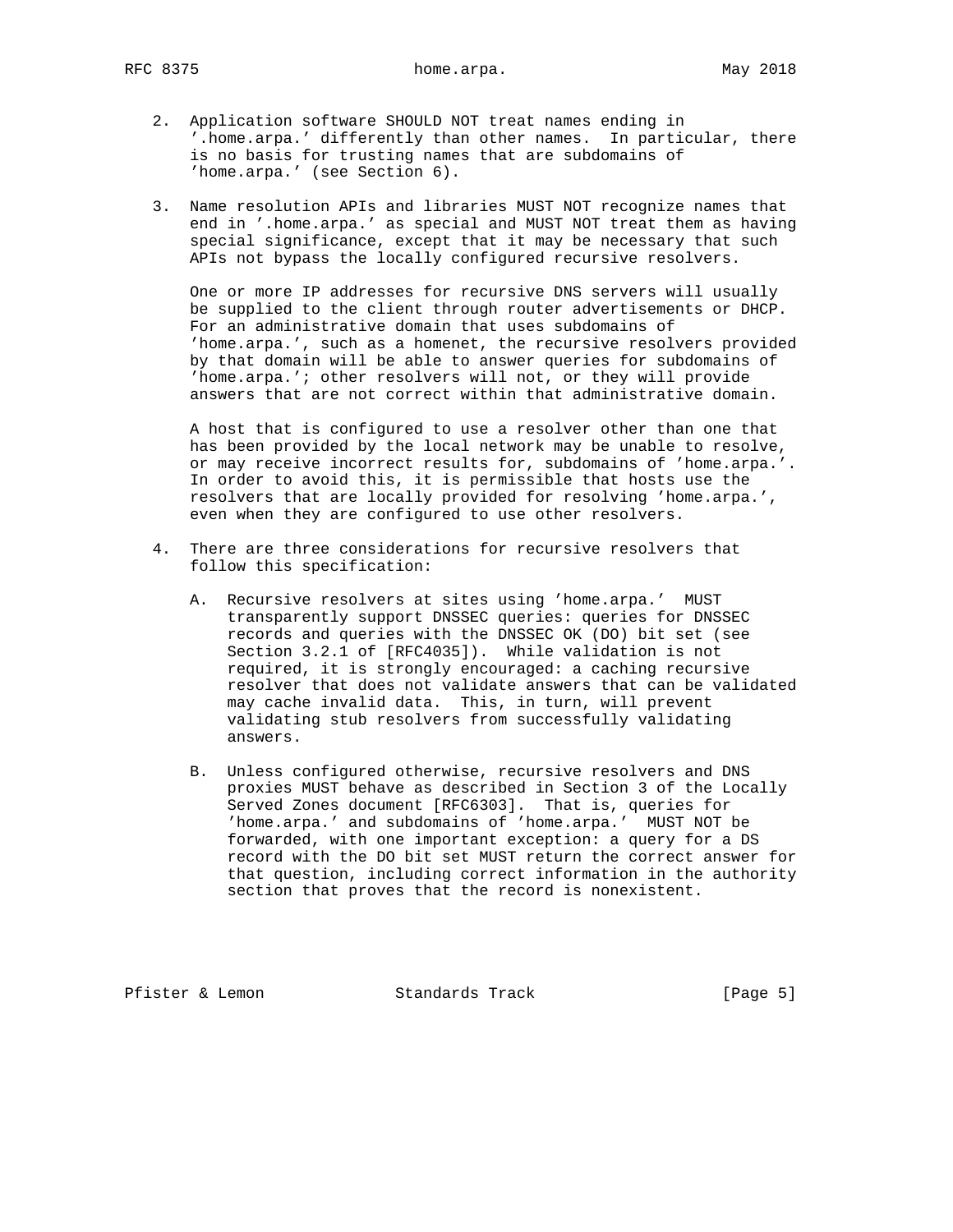So, for example, a query for the NS record for 'home.arpa.' MUST NOT result in that query being forwarded to an upstream cache nor to the authoritative DNS server for '.arpa.'. However, as necessary to provide accurate authority information, a query for the DS record MUST result in forwarding whatever queries are necessary; typically, this will just be a query for the DS record, since the necessary authority information will be included in the authority section of the response if the DO bit is set.

 C. In addition to the behavior specified above, recursive resolvers that can be used in a homenet MUST be configurable to forward queries for 'home.arpa.' and subdomains of 'home.arpa.' to an authoritative server for 'home.arpa.'. This server will provide authoritative data for 'home.arpa.' within a particular homenet. The special handling for DS records for the 'home.arpa.' delegation is still required.

 It is permissible to combine the recursive resolver function for general DNS lookups with an authoritative resolver for 'home.arpa.'; in this case, rather than forwarding queries for subdomains of 'home.arpa.' to an authoritative server, the resolver answers them authoritatively. The behavior with respect to forwarding queries specifically for 'home.arpa.' remains the same.

- 5. No special processing of 'home.arpa.' is required for authoritative DNS server implementations. It is possible that an authoritative DNS server might attempt to check the authoritative servers for 'home.arpa.' for a delegation beneath that name before answering authoritatively for such a delegated name. In such a case, because the name always has only local significance, there will be no such delegation in the 'home.arpa.' zone, and so the server would refuse to answer authoritatively for such a zone. A server that implements this sort of check MUST be configurable so that either it does not do this check for the 'home.arpa.' domain or it ignores the results of the check.
- 6. DNS server operators MAY configure an authoritative server for 'home.arpa.' for use in homenets and other home networks. The operator for the DNS servers authoritative for 'home.arpa.' in the global DNS will configure any such servers as described in Section 7.
- 7. 'home.arpa.' is a subdomain of the 'arpa' top-level domain, which is operated by IANA under the authority of the Internet Architecture Board according to the rules established in [RFC3172]. There are no other registrars for '.arpa'.

Pfister & Lemon Standards Track [Page 6]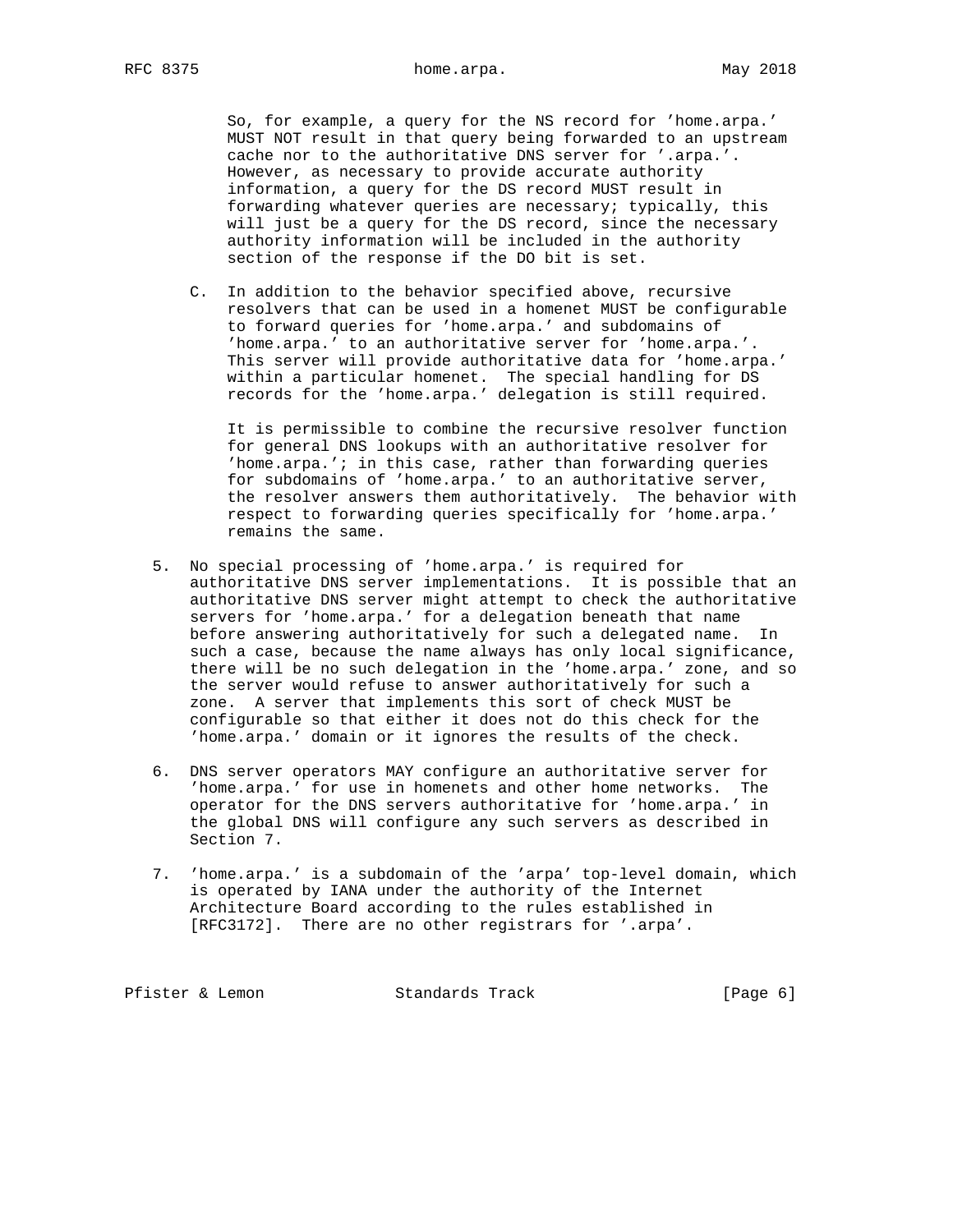5. Updates to Home Networking Control Protocol

 The final paragraph in Section 8 of [RFC7788], the Home Networking Control Protocol, is updated as follows:

#### OLD:

 Names and unqualified zones are used in an HNCP network to provide naming and service discovery with local significance. A network wide zone is appended to all single labels or unqualified zones in order to qualify them. ".home" is the default; however, an administrator MAY configure the announcement of a Domain-Name TLV (Section 10.6) for the network to use a different one. In case multiple are announced, the domain of the node with the greatest node identifier takes precedence.

#### NEW:

 Names and unqualified zones are used in an HNCP network to provide naming and service discovery with local significance. A network wide zone is appended to all single labels or unqualified zones in order to qualify them. 'home.arpa.' is the default; however, an administrator MAY configure the announcement of a Domain-Name TLV (Section 10.6) for the network to use a different one. In case multiple TLVs are announced, the domain of the node with the greatest node identifier takes precedence.

 The 'home.arpa.' special-use name does not require a special resolution protocol. Names for which the rightmost two labels are 'home.arpa.' are resolved using the DNS protocol [RFC1035].

# 6. Security Considerations

### 6.1. Local Significance

 A DNS record that is returned as a response to a query for a Fully Qualified Domain Name (FQDN) that is a subdomain of 'home.arpa.' is expected to have local significance. It is expected to be returned by a server involved in name resolution for the homenet the device is connected in. However, such a response MUST NOT be considered more trustworthy than a similar response for any other DNS query.

 Because 'home.arpa.' is not globally scoped and cannot be secured using DNSSEC based on the root domain's trust anchor, there is no way to tell, using a standard DNS query, in which homenet scope an answer belongs. Consequently, users may experience surprising results with such names when roaming to different homenets.

Pfister & Lemon Standards Track [Page 7]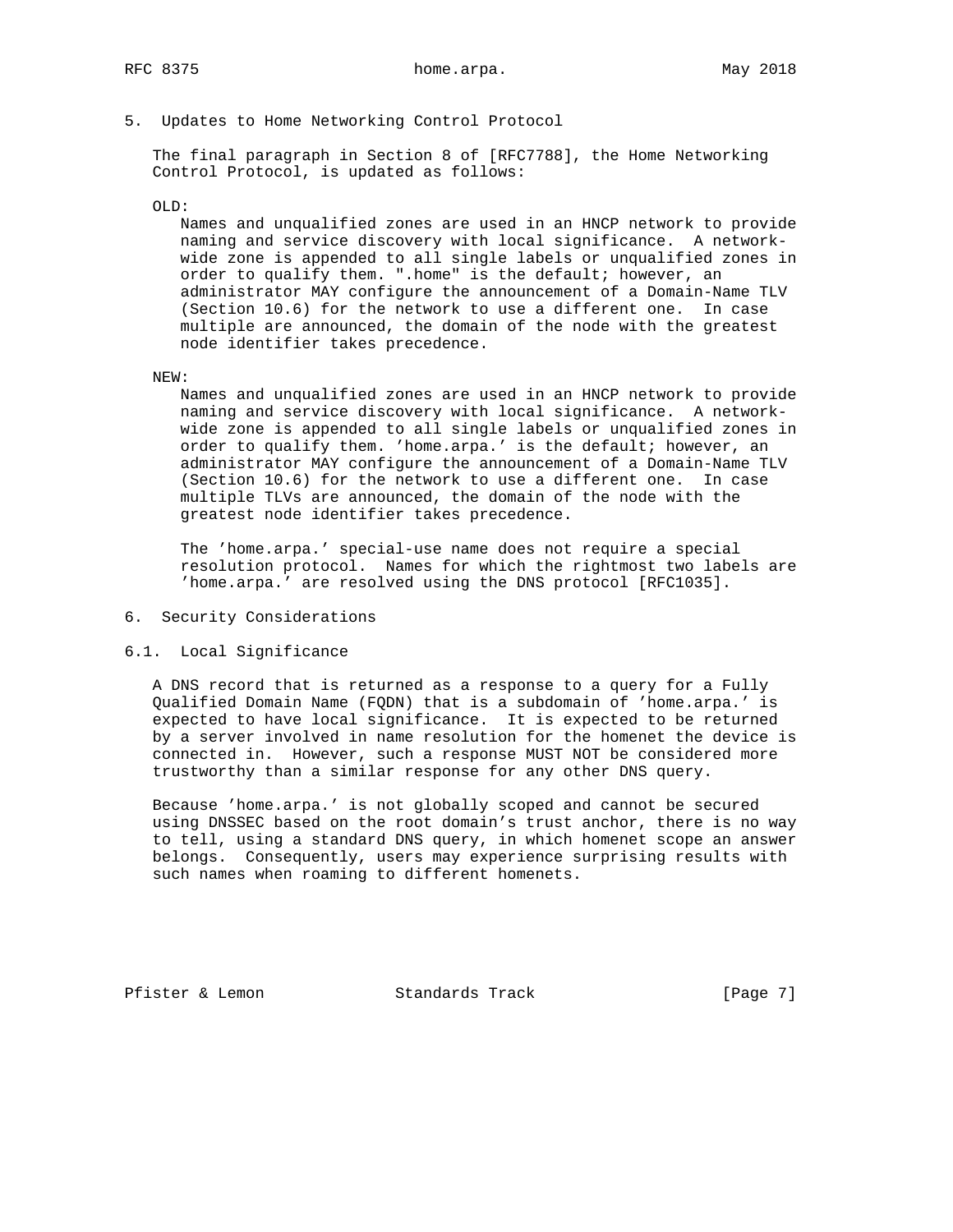RFC 8375 home.arpa. home.arpa. May 2018

 To prevent this from happening, it could be useful for the resolver on the host to securely differentiate between different homenets and between identical names on different homenets. However, a mechanism for doing this has not yet been standardized and doing so is out of scope for this document. It is expected that this will be explored in future work.

 The advice in [RFC6303], Section 7, to install local trust anchors for locally served zones can only work if there is some way of configuring the trust anchor in the host. Homenet currently specifies no mechanism for configuring such trust anchors. As a result, while this advice sounds good, it is not practicable.

 Also, although it might be useful to install a trust anchor for a particular instance of 'home.arpa.', it's reasonable to expect that a host with such a trust anchor might, from time to time, connect to more than one network with its own instance of 'home.arpa.'. Such a host would be unable to access services on any instance of 'home.arpa.' other than the one for which a trust anchor was configured.

 It is, in principle, possible to attach an identifier to an instance of 'home.arpa.' that could be used to identify which trust anchor to rely on for validating names in that particular instance. However, the security implications of this are complicated, and such a mechanism, as well as a discussion of those implications, is out of scope for this document.

6.2. Insecure Delegation

 It is not possible to install a trust anchor (a DS RR) for this zone in the '.arpa' zone. The reason for this is that in order to do so, it would be necessary to have the key-signing key for the zone (see Section 5 of [RFC4034]). Since the zone is not globally unique, no one key would work.

 An alternative would be to provide an authenticated denial of existence (see Section 3.2 of [RFC4033]). This would be done simply by not having a delegation from the 'arpa.' zone. However, this requires the validating resolver to treat 'home.arpa.' specially. If a validating resolver that doesn't treat 'home.arpa.' specially attempts to validate a name in 'home.arpa.', an authenticated denial of existence of 'home' as a subdomain of 'arpa.' would cause the validation to fail. Therefore, the only delegation that will allow names under 'home.arpa.' to be resolved by all validating resolvers is an insecure delegation, as in Section 7 of [RFC6303].

Pfister & Lemon Standards Track [Page 8]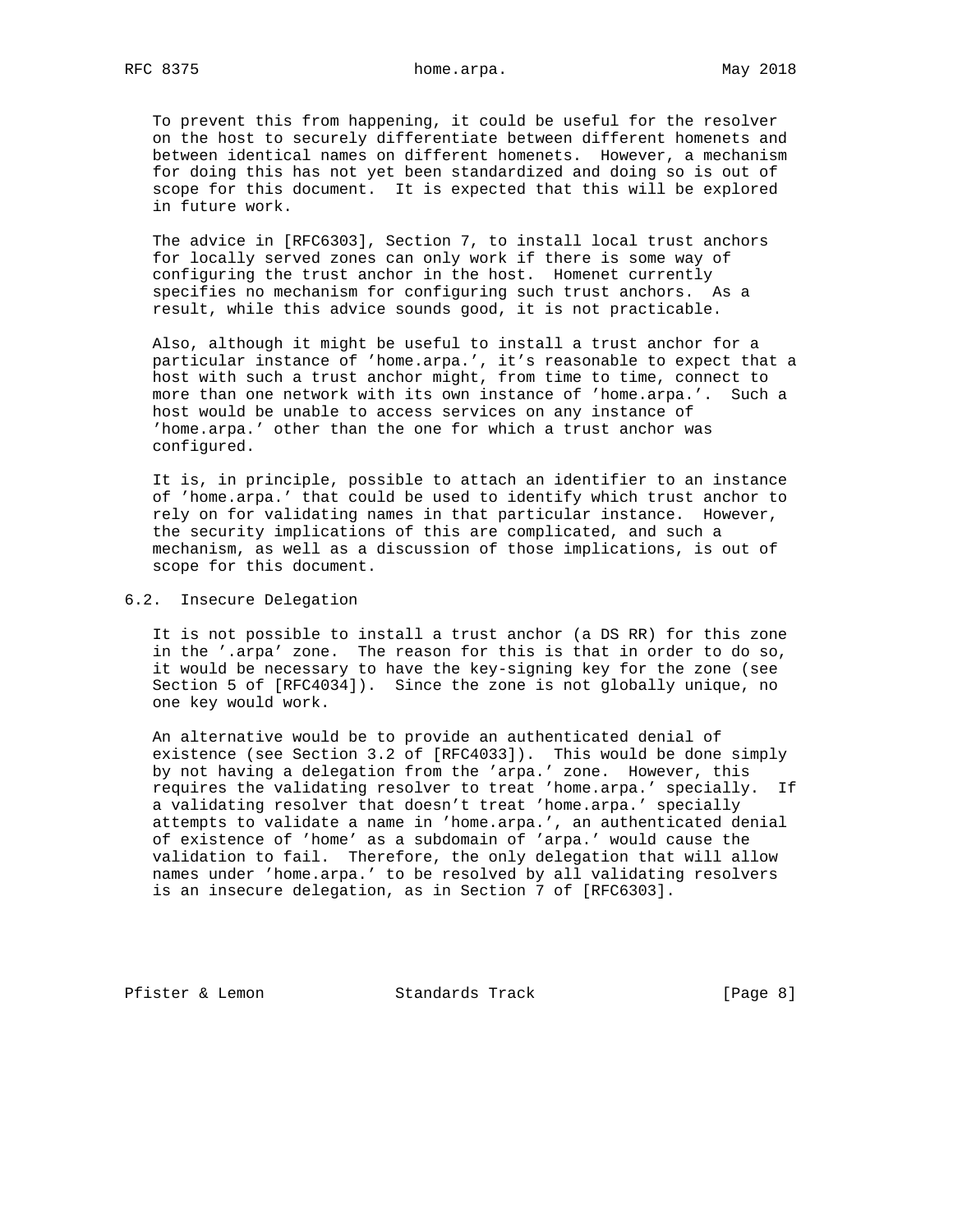RFC 8375 home.arpa. home.arpa. May 2018

 Consequently, unless a trust anchor for the particular instance of the 'home.arpa.' zone being validated is manually configured on the validating resolver, DNSSEC signing and validation of names within the 'home.arpa.' zone is not possible.

## 6.3. Bypassing Manually Configured Resolvers

 In item 3 of Section 4, an exception is made to the behavior of stub resolvers that allows them to query local resolvers for subdomains of 'home.arpa.' even when they have been manually configured to use other resolvers. This behavior obviously has security and privacy implications and may not be desirable depending on the context. It may be better to simply ignore this exception and, when one or more recursive resolvers are configured manually, simply fail to provide correct answers for subdomains of 'home.arpa.'. At this time, we do not have operational experience that would guide us in making this decision; implementors are encouraged to consider the context in which their software will be deployed when deciding how to resolve this question.

7. Delegation of 'home.arpa.'

 In order to be fully functional, there must be a delegation of 'home.arpa.' in the '.arpa.' zone [RFC3172]. This delegation MUST NOT include a DS record and MUST point to one or more black hole servers, for example, 'blackhole-1.iana.org.' and 'blackhole- 2.iana.org.'. The reason that this delegation must not be signed is that not signing the delegation breaks the DNSSEC chain of trust, which prevents a validating stub resolver from rejecting names published under 'home.arpa.' on a homenet name server.

8. IANA Considerations

 IANA has recorded the domain name 'home.arpa.' in the "Special-Use Domain Names" registry [SUDN]. IANA, with the approval of the IAB, has implemented the delegation requested in Section 7.

 IANA has created a new subregistry within the "Locally-Served DNS Zones" registry [LSDZ], titled "Transport-Independent Locally-Served DNS Zone Registry", with the same format as the other subregistries. IANA has added an entry in this new registry for 'home.arpa.' with the description "Homenet Special-Use Domain", listing this document as the reference. The registration procedure for this subregistry should be the same as for the others, currently "IETF Review" (see Section 4.8 of [RFC8126]).

Pfister & Lemon Standards Track [Page 9]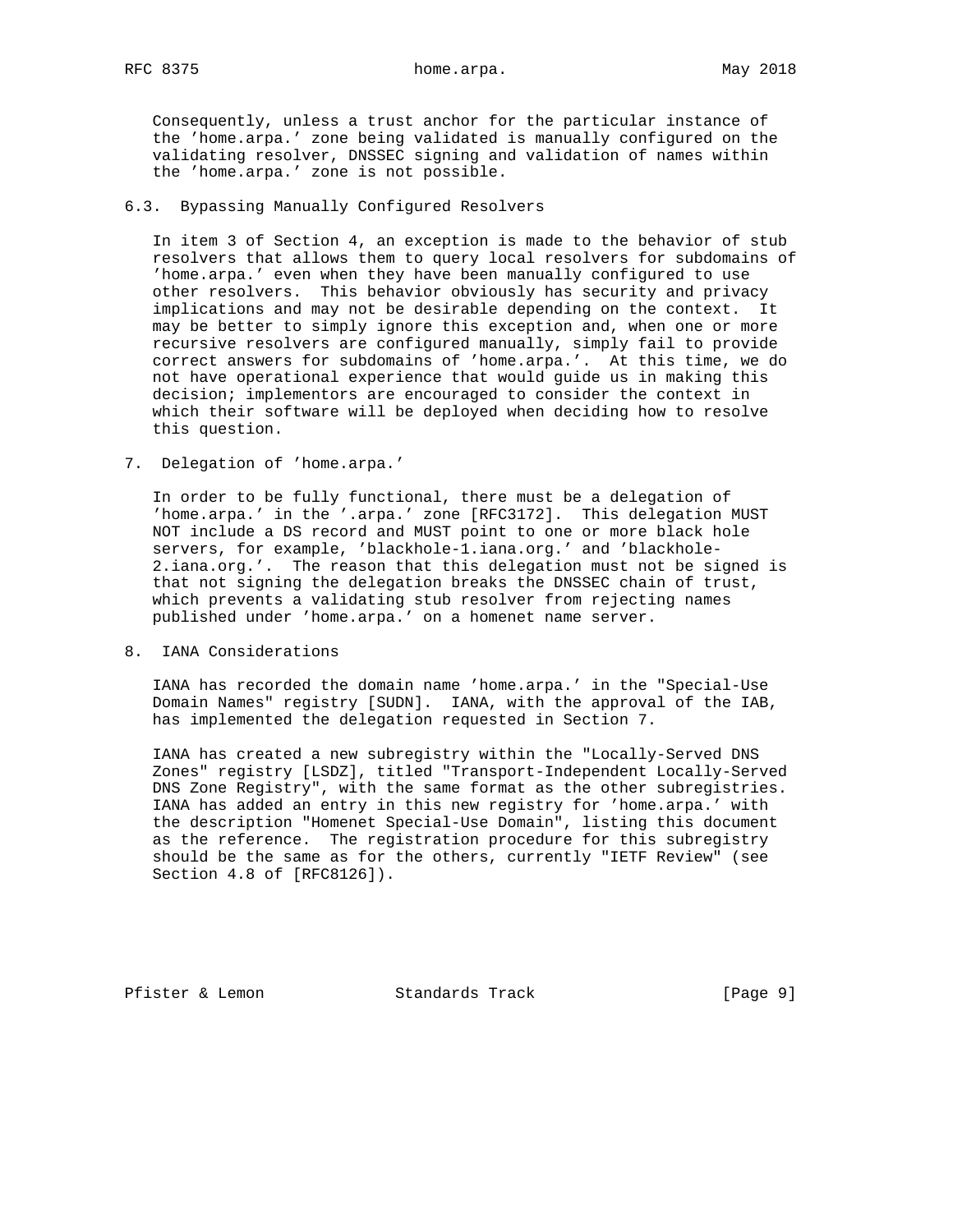# 9. References

- 9.1. Normative References
	- [RFC2119] Bradner, S., "Key words for use in RFCs to Indicate Requirement Levels", BCP 14, RFC 2119, DOI 10.17487/RFC2119, March 1997, <https://www.rfc-editor.org/info/rfc2119>.
	- [RFC3172] Huston, G., Ed., "Management Guidelines & Operational Requirements for the Address and Routing Parameter Area Domain ("arpa")", BCP 52, RFC 3172, DOI 10.17487/RFC3172, September 2001, <https://www.rfc-editor.org/info/rfc3172>.
	- [RFC4035] Arends, R., Austein, R., Larson, M., Massey, D., and S. Rose, "Protocol Modifications for the DNS Security Extensions", RFC 4035, DOI 10.17487/RFC4035, March 2005, <https://www.rfc-editor.org/info/rfc4035>.
	- [RFC6303] Andrews, M., "Locally Served DNS Zones", BCP 163, RFC 6303, DOI 10.17487/RFC6303, July 2011, <https://www.rfc-editor.org/info/rfc6303>.
	- [RFC6761] Cheshire, S. and M. Krochmal, "Special-Use Domain Names", RFC 6761, DOI 10.17487/RFC6761, February 2013, <https://www.rfc-editor.org/info/rfc6761>.
	- [RFC8174] Leiba, B., "Ambiguity of Uppercase vs Lowercase in RFC 2119 Key Words", BCP 14, RFC 8174, DOI 10.17487/RFC8174, May 2017, <https://www.rfc-editor.org/info/rfc8174>.
- 9.2. Informative References
	- [ICANN1] "New gTLD Collision Risk Mitigation", August 2013, <https://www.icann.org/en/system/files/files/ new-gtld-collision-mitigation-05aug13-en.pdf>.
	- [ICANN2] "New gTLD Collision Occurence Management", October 2013, <https://www.icann.org/en/system/files/files/ resolutions-new-gtld-annex-1-07oct13-en.pdf>.
	- [LSDZ] "Locally-Served DNS Zones", July 2011, <https://www.iana.org/assignments/ locally-served-dns-zones/>.
	- [RFC1035] Mockapetris, P., "Domain names implementation and specification", STD 13, RFC 1035, DOI 10.17487/RFC1035, November 1987, <https://www.rfc-editor.org/info/rfc1035>.

| Pfister & Lemon | Standards Track | [Page 10] |  |  |
|-----------------|-----------------|-----------|--|--|
|-----------------|-----------------|-----------|--|--|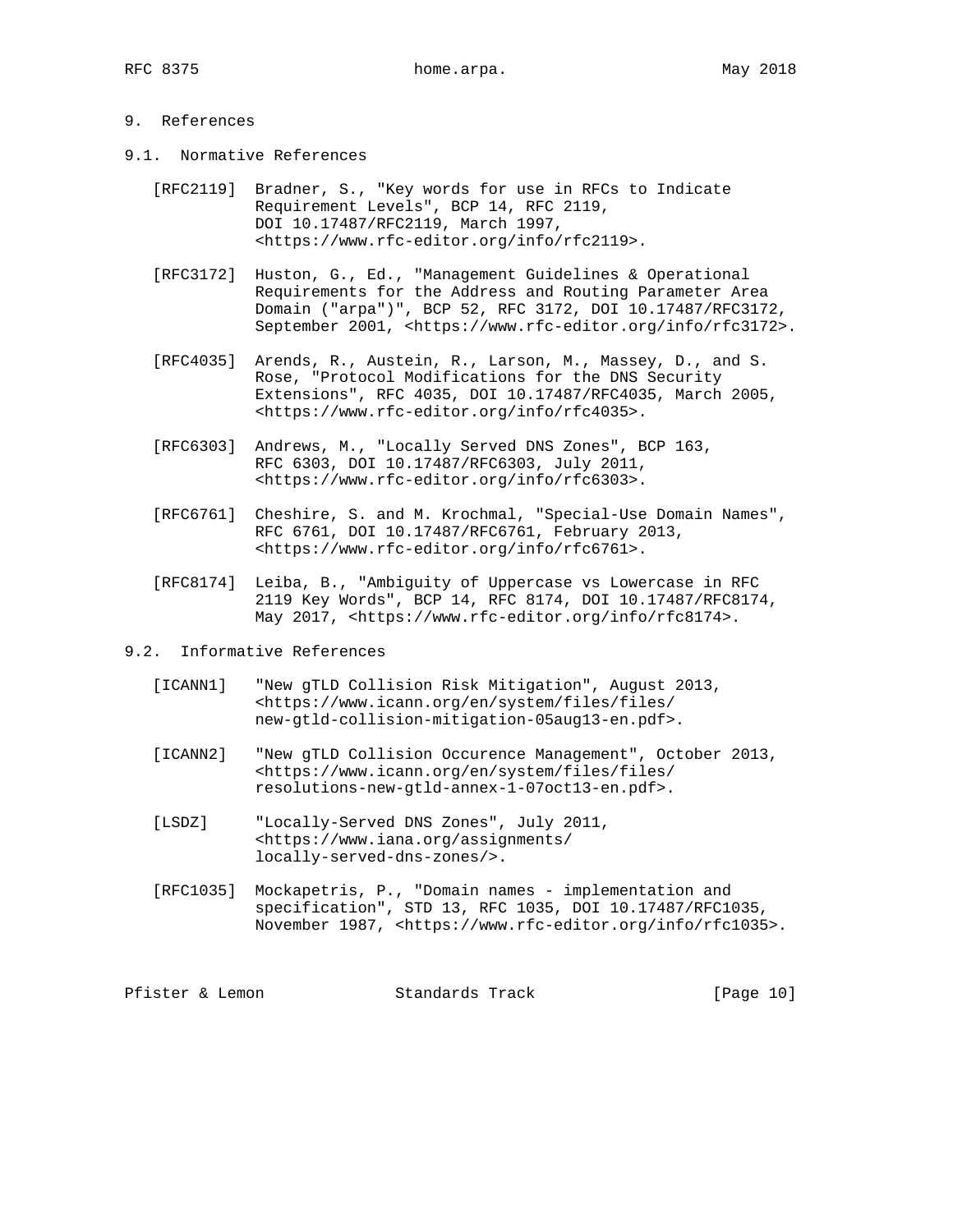- [RFC4033] Arends, R., Austein, R., Larson, M., Massey, D., and S. Rose, "DNS Security Introduction and Requirements", RFC 4033, DOI 10.17487/RFC4033, March 2005, <https://www.rfc-editor.org/info/rfc4033>.
- [RFC4034] Arends, R., Austein, R., Larson, M., Massey, D., and S. Rose, "Resource Records for the DNS Security Extensions", RFC 4034, DOI 10.17487/RFC4034, March 2005, <https://www.rfc-editor.org/info/rfc4034>.
- [RFC7368] Chown, T., Ed., Arkko, J., Brandt, A., Troan, O., and J. Weil, "IPv6 Home Networking Architecture Principles", RFC 7368, DOI 10.17487/RFC7368, October 2014, <https://www.rfc-editor.org/info/rfc7368>.
- [RFC7788] Stenberg, M., Barth, S., and P. Pfister, "Home Networking Control Protocol", RFC 7788, DOI 10.17487/RFC7788, April 2016, <https://www.rfc-editor.org/info/rfc7788>.
- [RFC8126] Cotton, M., Leiba, B., and T. Narten, "Guidelines for Writing an IANA Considerations Section in RFCs", BCP 26, RFC 8126, DOI 10.17487/RFC8126, June 2017, <https://www.rfc-editor.org/info/rfc8126>.
- [SUDN] "Special-Use Domain Names", July 2012, <https://www.iana.org/assignments/ special-use-domain-names/>.

Pfister & Lemon Standards Track [Page 11]